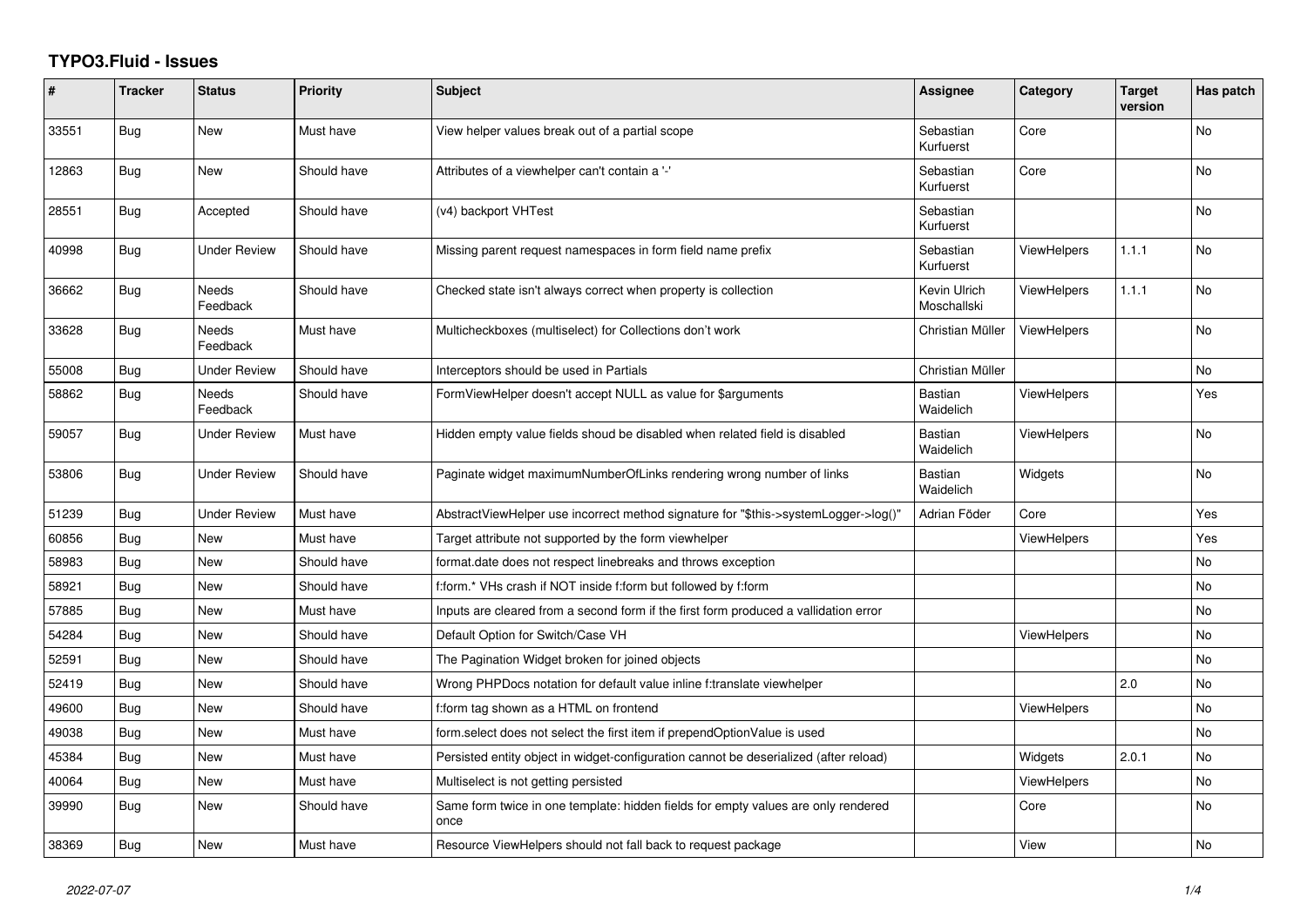| ∦     | <b>Tracker</b> | <b>Status</b>            | <b>Priority</b> | <b>Subject</b>                                                                                              | <b>Assignee</b>        | Category           | <b>Target</b><br>version | Has patch |
|-------|----------------|--------------------------|-----------------|-------------------------------------------------------------------------------------------------------------|------------------------|--------------------|--------------------------|-----------|
| 37619 | Bug            | New                      | Should have     | Fatal Error when using variable in name attribute of Section ViewHelper                                     |                        | ViewHelpers        |                          | No        |
| 36655 | Bug            | New                      | Should have     | Pagination Links                                                                                            |                        | Widgets            |                          | No        |
| 30937 | Bug            | New                      | Should have     | CropViewHelper stringToTruncate can't be supplied so it can't be easily extended                            |                        | ViewHelpers        |                          | Yes       |
| 28554 | Bug            | New                      | Should have     | (v4) implement feature flag to disable caching                                                              |                        |                    |                          | No        |
| 28553 | <b>Bug</b>     | New                      | Should have     | improve XHProf test setup                                                                                   |                        |                    |                          | No        |
| 28552 | Bug            | New                      | Should have     | (v5) write ViewHelper test for compiled run; adjust functional test to do two passes<br>(uncached & cached) |                        |                    |                          | No        |
| 28550 | Bug            | New                      | Should have     | (v4) make widgets cacheable, i.e. not implement childnodeaccess interface                                   |                        |                    |                          | No        |
| 28549 | Bug            | New                      | Should have     | make widgets cacheable, i.e. not implement childnodeaccess interface                                        |                        |                    |                          | No        |
| 27607 | Bug            | New                      | Must have       | Make Fluid comparisons work when first element is STRING, second is NULL.                                   |                        | Core               |                          | No        |
| 13045 | <b>Bug</b>     | New                      | Should have     | Entity decode of strings are different between if-conditions and output of variable                         |                        |                    |                          |           |
| 8648  | Bug            | New                      | Should have     | format.crop ViewHelper should support all features of the crop stdWrap function                             |                        | ViewHelpers        |                          | No        |
| 3481  | <b>Bug</b>     | New                      | Should have     | Use ViewHelperVariableContainer in PostParseFacet                                                           |                        | Core               |                          | No        |
| 46289 | <b>Bug</b>     | <b>Needs</b><br>Feedback | Should have     | Enable Escaping Interceptor in XML request format                                                           |                        | View               | 2.0.1                    | No        |
| 65424 | Bug            | <b>Under Review</b>      | Should have     | SelectViewHelper must respect option(Value Label)Field for arrays                                           |                        | ViewHelpers        |                          | No        |
| 52536 | Bug            | <b>Under Review</b>      | Should have     | Errorclass not set if no property-attribute set                                                             |                        |                    |                          |           |
| 50888 | Bug            | <b>Under Review</b>      | Should have     | WSOD by changing name of section and if Fluid caches are generated                                          |                        |                    |                          | No        |
| 47006 | <b>Bug</b>     | <b>Under Review</b>      | Should have     | widget identifier are not unique                                                                            |                        |                    |                          | No        |
| 44234 | Bug            | <b>Under Review</b>      | Should have     | selectViewHelper's sorting does not respect locale collation                                                |                        | ViewHelpers        | 2.1                      | No        |
| 34682 | <b>Bug</b>     | <b>Under Review</b>      | Should have     | Radio Button missing checked on validation error                                                            |                        | ViewHelpers        |                          | No        |
| 33394 | Feature        | <b>Needs</b><br>Feedback | Should have     | Logical expression parser for BooleanNode                                                                   | <b>Tobias Liebig</b>   | Core               |                          | No        |
| 9005  | Feature        | Accepted                 | Could have      | Fluid Template Analyzer (FTA)                                                                               | Sebastian<br>Kurfuerst |                    |                          |           |
| 5933  | Feature        | Accepted                 | Should have     | Optional section rendering                                                                                  | Sebastian<br>Kurfuerst | <b>ViewHelpers</b> |                          | No        |
| 52640 | Feature        | <b>Under Review</b>      | Should have     | Create an UnlessViewHelper as opposite to the IfViewHelper                                                  | Marc Neuhaus           |                    |                          | No        |
| 43346 | Feature        | <b>Under Review</b>      | Should have     | Allow property mapping configuration via template                                                           | Karsten<br>Dambekalns  | ViewHelpers        | 2.1                      | No        |
| 37095 | Feature        | New                      | Should have     | It should be possible to set a different template on a Fluid TemplateView inside an<br>action               | Christopher<br>Hlubek  |                    |                          | No        |
| 3725  | Feature        | New                      | Could have      | CSS Engine                                                                                                  | Christian Müller       | ViewHelpers        |                          | No        |
| 62346 | Feature        | New                      | Could have      | f:comment should have high precende                                                                         |                        | Core               | 3.x                      | No        |
| 60271 | Feature        | New                      | Should have     | Paginate viewhelper, should also support arrays                                                             |                        |                    |                          | No        |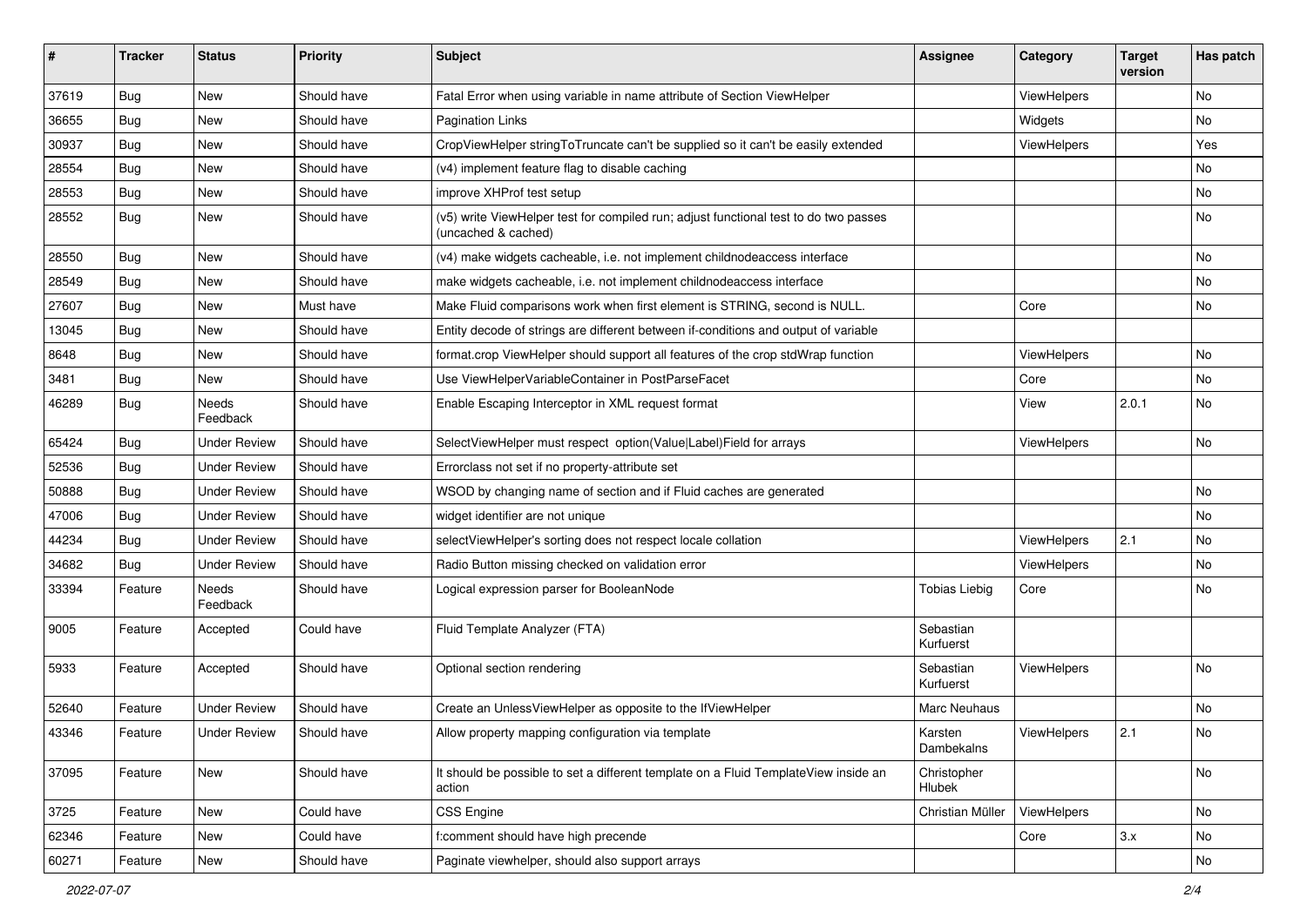| $\pmb{\#}$ | <b>Tracker</b> | <b>Status</b>            | <b>Priority</b> | Subject                                                                            | <b>Assignee</b>       | Category    | <b>Target</b><br>version | Has patch |
|------------|----------------|--------------------------|-----------------|------------------------------------------------------------------------------------|-----------------------|-------------|--------------------------|-----------|
| 60181      | Feature        | <b>New</b>               | Could have      | Caching mechanism for Fluid Views/Templates                                        |                       | View        |                          | <b>No</b> |
| 60003      | Feature        | New                      | Should have     | Add required-Attribute to f:form.password                                          |                       | ViewHelpers |                          | No        |
| 51277      | Feature        | New                      | Should have     | ViewHelper context should be aware of actual file occurrence                       |                       |             |                          | No        |
| 51100      | Feature        | New                      | Must have       | Links with absolute URI should have the option of URI Scheme                       |                       | ViewHelpers |                          | No        |
| 48355      | Feature        | New                      | Could have      | Assign output of viewhelper to template variable for further processing.           |                       |             |                          |           |
| 46545      | Feature        | <b>New</b>               | Should have     | Better support for arrays in options of SelectViewHelper                           |                       |             |                          | No        |
| 45153      | Feature        | New                      | Should have     | f:be.menus.actionMenuItem - Detection of the current select option is insufficient |                       |             |                          | No        |
| 42397      | Feature        | New                      | Should have     | Missing viewhelper for general links                                               |                       |             |                          | No        |
| 40081      | Feature        | <b>New</b>               | Should have     | Allow assigned variables as keys in arrays                                         |                       |             |                          | No        |
| 39936      | Feature        | New                      | Should have     | registerTagAttribute should handle default values                                  |                       | ViewHelpers |                          | No        |
| 38130      | Feature        | New                      | Should have     | Checkboxes and multiple select fields should have an assignable default value      |                       |             |                          | No        |
| 36559      | Feature        | New                      | Could have      | New widget progress bar                                                            |                       |             |                          | Yes       |
| 36410      | Feature        | <b>New</b>               | Should have     | Allow templates to send arguments back to layout                                   |                       | ViewHelpers |                          | No        |
| 33215      | Feature        | <b>New</b>               | Should have     | RFC: Dynamic values in ObjectAccess paths                                          |                       |             |                          | No        |
| 31955      | Feature        | New                      | Should have     | f:uri.widget                                                                       |                       | Widgets     |                          | No        |
| 30555      | Feature        | New                      | Could have      | Make TagBuilder more extensible                                                    |                       | Core        |                          | No        |
| 10472      | Feature        | New                      | Could have      | Fluid Standalone distribution                                                      |                       | Core        |                          | No        |
| 9514       | Feature        | New                      | Should have     | Support explicit Array Arguments for ViewHelpers                                   |                       |             |                          |           |
| 7608       | Feature        | <b>New</b>               | Could have      | Configurable shorthand/object accessor delimiters                                  |                       | Core        |                          | Yes       |
| 4704       | Feature        | New                      | Should have     | Improve parsing exception messages                                                 |                       | Core        |                          |           |
| 1907       | Feature        | New                      | Could have      | Default values for view helpers based on context                                   |                       | Core        |                          |           |
| 45345      | Feature        | <b>Needs</b><br>Feedback | Should have     | Easy to use comments for fluid that won't show in output                           |                       |             |                          |           |
| 8989       | Feature        | <b>Needs</b><br>Feedback | Could have      | Search path for fluid template files                                               |                       | View        |                          | <b>No</b> |
| 3291       | Feature        | Needs<br>Feedback        | Should have     | Cacheable viewhelpers                                                              |                       |             |                          | <b>No</b> |
| 49756      | Feature        | <b>Under Review</b>      | Should have     | Select values by array key in checkbox viewhelper                                  |                       |             |                          | No        |
| 46257      | Feature        | <b>Under Review</b>      | Should have     | Add escape sequence support for Fluid                                              |                       | Core        |                          | No        |
| 8491       | Task           | Needs<br>Feedback        | Should have     | link.action and uri.action differ in absolute argument                             | Karsten<br>Dambekalns | ViewHelpers |                          | No        |
| 54195      | Task           | New                      | Should have     | Rename and move FormViewHelper's errorClass value, currently 'f3-form-error'       | Adrian Föder          | ViewHelpers |                          | No        |
| 56237      | Task           | New                      | Should have     | in-line (Condition) ViewHelpers should not evaluate on parsing                     |                       |             |                          | No        |
| 47669      | Task           | New                      | Should have     | FormViewHelper does not define the default request method                          |                       |             |                          | No        |